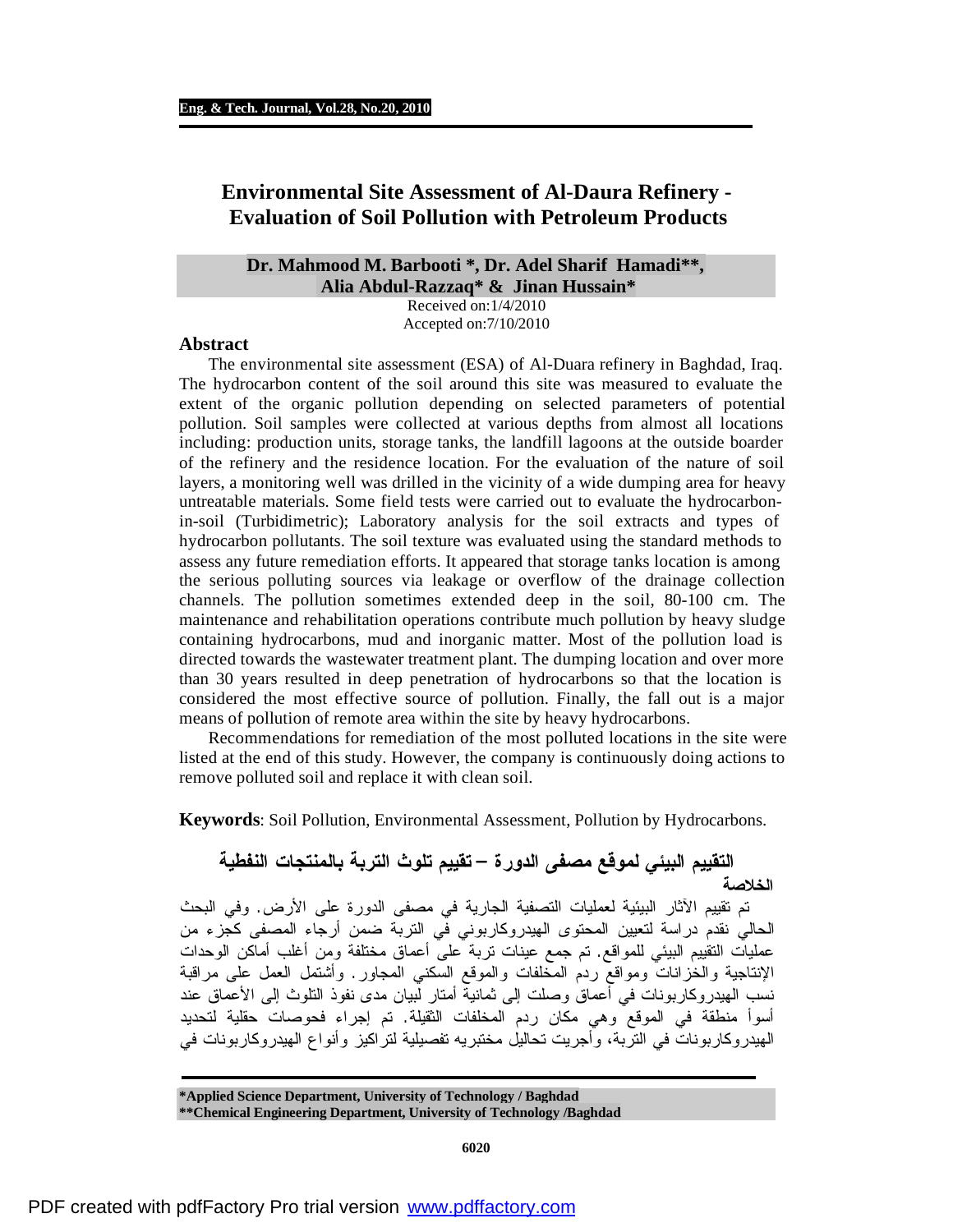عينات المياه والتربة. تم دراسة تركيب بعض عينات التربة بما فيها التدرج الحجمي للدقائق في مختبرات معتمدة باستخدام الطرق القياسية لأهميتها في أعمال المعالجة اللاحقة.

دلت القياسات الحقلية والتحاليل المختبرية على انتشار المواد الهيدروكاربونية في العينات. تنتشر الهيدروكاربونات حول الخزانات الإستراتيجية جراء السكب وطفح القنوات المعدة لاستلام مخلفات تفريغ الخزانات من المياه وتمكنت من النفوذ إلى عمق 80 – 100 سم. أما عينات التربة المأخوذة على أعماق وصلت إلى 8 م في منطقة الحفر النفطية فقد تبين نفوذ الهيدروكاربونات إلى أعماق 4 م وتتدرج من نحو %2 عند التربة بعمق 50 سم وحتى عشرات الأجزاء من المليون عند عمق 4-3 م. ومع ذلك تبين نظافة المياه الجوفية المأخوذة من بئر المراقبة من الزيوت.

## **Introduction**

Petroleum refining is among the most important industries utilizing the crude oils and contributing very much to the production of large number of essential materials in the modern life. Petroleum refining is one of the largest industries in Iraq and have great impact on other activities of the country in industry, health, heating and power generation etc. Refining uses so many technologies to extract the light fractions and reforming of some cuts into more valuable products. Catalytic cracking and vacuum distillation are involved to reduce the required operating temperature of the petroleum processing. One of the major costs of the refining industry is the emission of various pollutants to the environment, represented by air water and soil. However, potential environmental hazards associated with refineries have caused increased concern for communities in close proximity to them.

Petroleum refineries separate crude oil into a wide array of petroleum products through a series of physical and chemical separation techniques. These techniques include fractionation, cracking, hydrotreating, combination / blending processes, and manufacturing and transport. The refining industry

supplies several widely used everyday products including petroleum gas, kerosene, diesel fuel, motor oil, asphalt, and waxes [1].

The past production practices may have led to spills on the refinery property that now need to be cleaned up. Bacteria that may use the petroleum products as food are often effective at cleaning up petroleum spills and leaks. Many residuals are produced during the refining processes, and some of them are recycled through other stages in the process. Other residuals are collected and disposed of in landfills, or they may be recovered by other facilities. Soil contamination including some hazardous wastes, spent catalysts or coke dust, tank bottoms, and sludges from the treatment processes can occur from leaks as well as accidents or spills on or off site during the transport process [1].

Vasariviceus et al [2] studied the soil pollution by hydrocarbons from military operations and presented a model for the prediction of the path and tendency of oil products infiltration into the soil over a period of 50 years. Palmroth et al. [3] presented detailed phytoremediation investigation based on the assessment of soil contamination by hydrocarbons and other organic and inorganic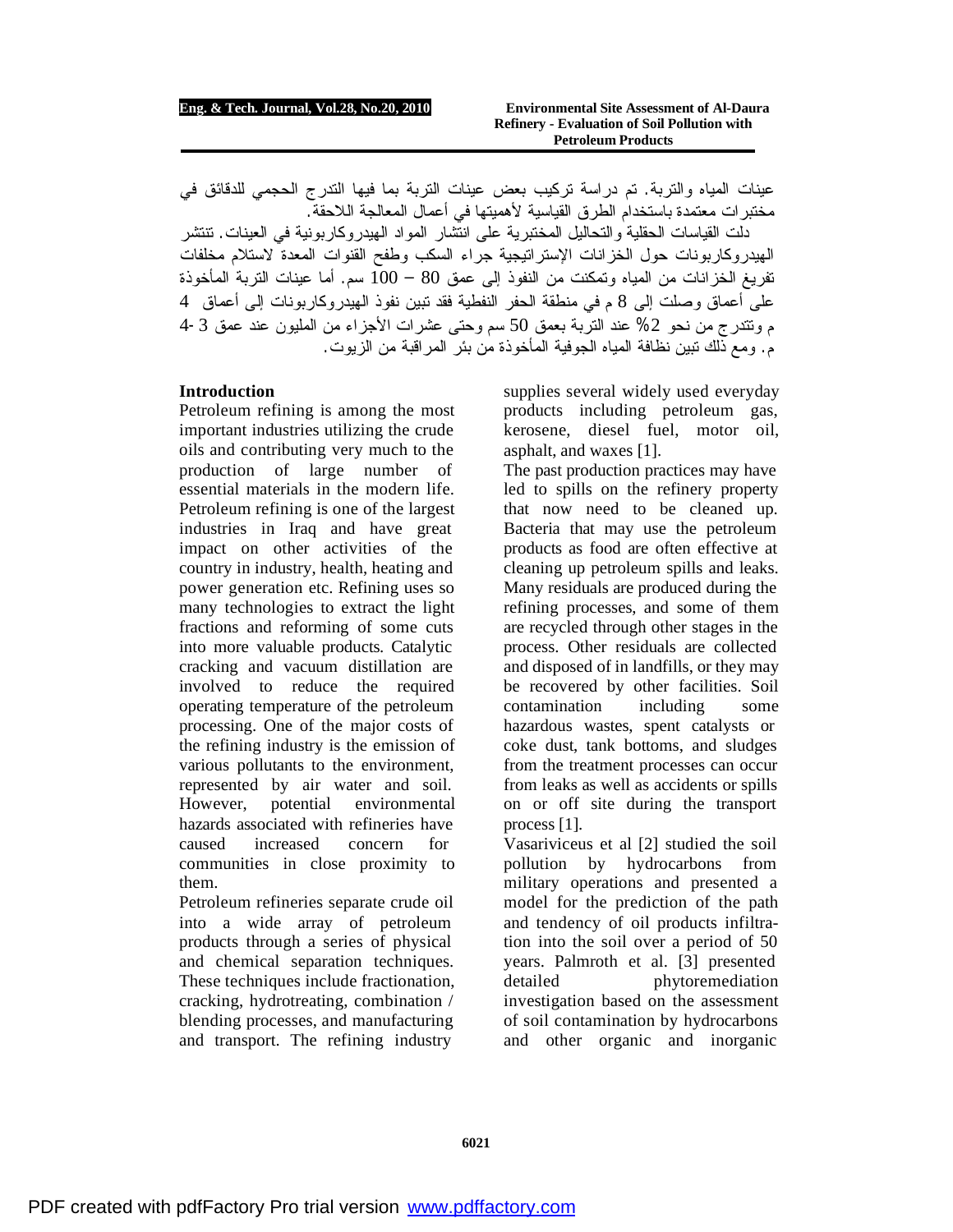pollutants. Wcislo [4] reviewed the polyaromatic hydrocarbon (PAH) contamination levels in environmental media in Poland, including surface soil. This research is important in order to better define exposure estimates in the general population and to examine the relationship between levels of PAHs in the environment and the subsequent development of health effects.

During the refining processes various waste materials are produced. Most of these wastes are sent for the treatment within the refinery. However, the heavy liquid wastes that are difficult to be treated by the water treatment system are sent into a dumping location located outside the south-east fence of the refinery. Most frequently, the furfural content exerts a large harmful effect on the living matter in the wastewater biological treatment basins and such waste fluids are transported to the dumping location. The accumulated heavy liquids are left for natural drying especially during the severe hot weather in summer time of Iraq. The drying continues until the soil cracks. The soil and the hydrocarbon residues are burned to minimize the hydrocarbon content of the location. New soil is then brought from other places and laid on the dried petroleum residues and mixed with the aid of shovel to furnish a new dumping location. To speed the degradation, the dried lagoon contents are burned to get rid of the petroleum residues [5].

The present work is a field and laboratory investigation for the evaluation of soil pollution with petroleum hydrocarbons inside and outside the Al-Daura refinery site.

## **Materials and Methods: 1-Sampling Plan**:

In the beginning the team wanted to take samples from any abnormal or a potential pollution source. This included some temporary cases where the staff of the refinery insisted that they are not a predominant situation. During the progress of the work, it appeared that such temporary cases were solved and wastes or spills were removed or treated. Thus, the analyses of the samples did not cover such remediated situations.

Fig. 1 shows a schematic map of the site showing the sampling locations. The most acceptable practices [6] are applied during the sampling process to ensure that the sample is representative and undergo the least contamination in an area of soil. Surface and deep soil samples were collected from specific locations of potential pollution. Soil samples were taken not directly from the location covered with hydrocarbons but from the nearby  $(\sim$ 100-150 cm) aside from it and at certain depth to search for potentials of pollution. The sampling covered the whole refinery area with focus on storage tanks surroundings, flare surrounding, maintenance operations and heavy residues dumping location outside the refinery.

# **2- Soil Layers Sampling:**

Another set of samples were taken during the drilling operation of the monitoring well at depth ranged between 0.5 to 8.0 m. A sampling interval of 50 cm was chosen and a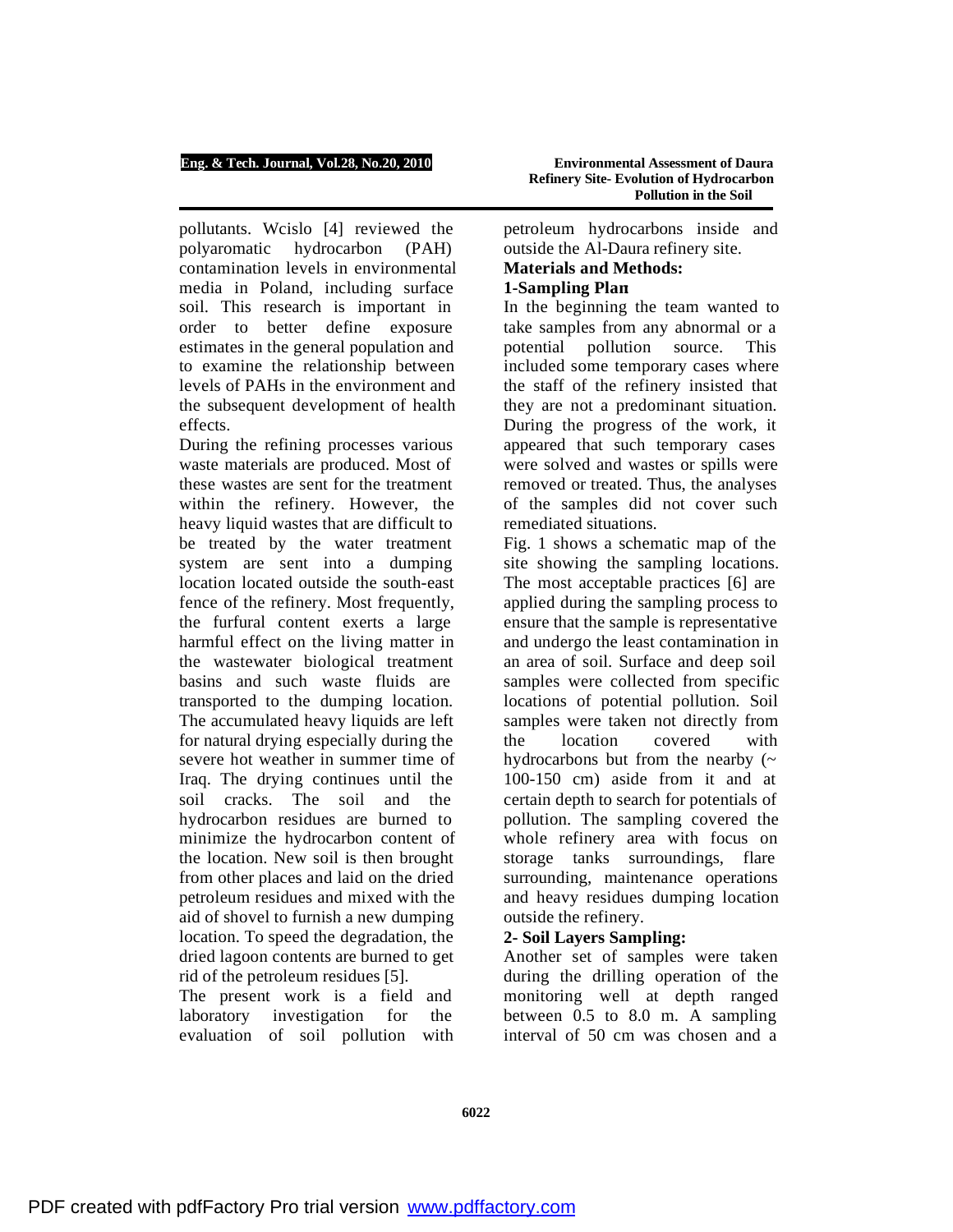total of 15 samples were taken during the drilling.

## **3- Total Petroleum Hydrocarbon Analysis:**

The total petroleum hydrocarbon content in soil samples was measured by the PetroFLAG system. The PetroFLAG™ System was supplied from Dexsil® Corporation, USA. The method is recommended by ASTM standard screening procedure [7]. This method is based on the extraction of hydrocarbons from soil with a suitable solvent (mostly methanol), filtration under pressure and mixing of the filtrate with an aqueous solution of special detergent to aid the emulsion formation between water and the hydrocarbon. The emulsion is then measured by turbidimetric technique. The system includes a balance, extraction tubes, cartridge filtration, a stopwatch and vials containing special developer reaction bottle and the measuring-reading equipment.

As in any refinery, the most expected pollutants for soil and water are the crude oil, the intermediate fractions and final hydrocarbon products. The most applicable technique for hydrocarbon analysis is the Gas chromatography, GC, employing capillary column separation and detection with flame ionization (FID). The Gas Chromatographic measurements of the soil extracts were carried out on a computer controlled Agilant system equipped with a hydrogen generator and Auto sample Injector. The separation was carried out on a capillary column 100 m x 0.25 mm. The operating conditions were as

follows: Injector Temperature,  $350^{\circ}$ C; column, temperature programming 40 -300  $\degree$ C at a rate of 10  $\degree$ C/min. The carrier gas was nitrogen at a flow rate recommended by the manufacturer. The detector was FID working a temperature of  $350^{\circ}$ C using hydrogen flow rate of 30 ml/min and air ar a flow rate 300 ml/min [5].

The most relevant sample preparation procedures were applied [8]. The soil samples were extracted using the soxhlet extraction process ASTM. A weighed soil sample (20-25 g) was thoroughly mixed with an equal amount of anhydrous sodium sulphate to aid dehydration and then placed in the extraction cellulosic thimble. The thimble was inserted within the soxhlet apparatus and hexane or dichloromethane was employed for the extraction. Experiments indicated that the extraction requires 16 -20 hr. In the next day the soxhlet system is dismantled and the flask containing the hydrocarbon extract was fitted in the RV-05 IKA Rotary Evaporation System to aid the concentration and solvent recovery. The evaporation continues until the volume of the solution is reduced to 4-7 ml volume. The concentrate was kept in a glass vial until the time of GC analysis.

# **4- Soil Texture determination:**

Soil samples are first ground in porcelain mortar and sieved to pass 1 mm sieve. A portion of the sieved soil, 50 g was equilibrated with about 200 ml of water for 15 min and 100 ml of 5% calgon (sodium hexametaphosphate) solution was added. The mixture was then transferred into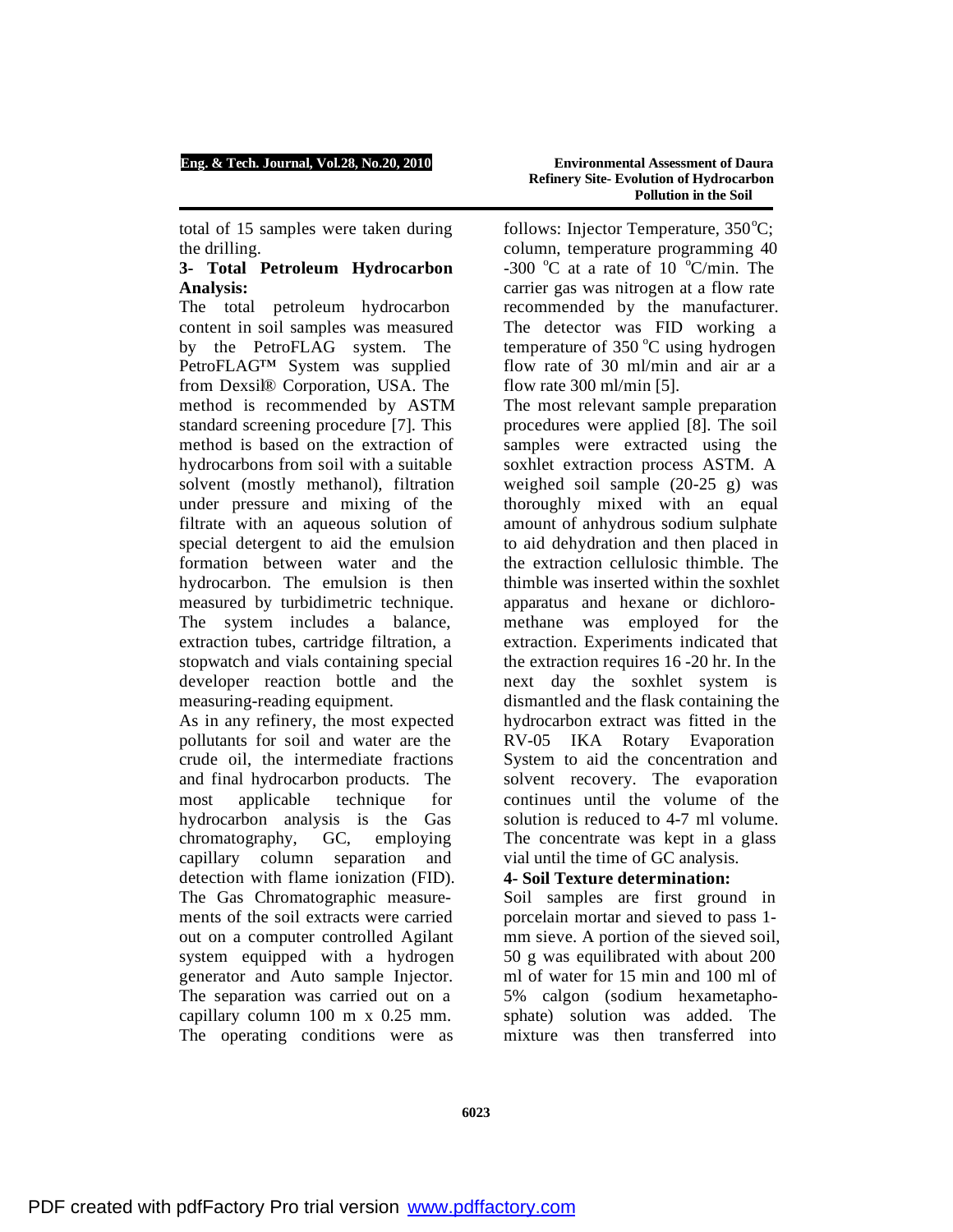1000-ml graduated cylinder and water was added to the mark. The cylinder was covered tightly with Parafilm and mixed thoroughly by inversion upside down for 10 times keeping the hand on the parafilm.

The Bouyoucos hydrometer and the thermometer were immersed in the water soil suspension at the first 40 s for specific gravity and temperature measurements. The temperature measurement must accompany the specific gravity measurements to correct the hydro-meter reading (for every degree above 20° C, an increment of 0.2 is added to the initial hydrometer reading).

Another temperature and specific gravity reading were taken after two hrs time. To determine the percent of soil separates, use the formulas below [9]:

*% sand=100-[first hydrometer reading (corrected for temp.)/sample wt. (50 g)] x 100* 

*% clay= [second hydrometer reading (corrected for temp.)/sample wt. (50 g)] x 100* 

*% silt = 100 - (% sand + % clay)* 

# **Results and Discussion:**

# **1- Hydrocarbon Contents of Well-Soil Samples:**

The soil sampling assured the recovery of minimally disturbed samples. Beyond a depth of 6 m, the soil was fine-grained and appeared as thick slightly greenish mud. The total hydrocarbon content of the soil samples at the various depths of the monitoring well, as determined by the extraction turbidimetric method, are shown in Fig. 2. It is clear that the

depth at which maximum hydrocarbon content  $(≥ 2%)$  was that of 0.5 m. This refers to the continuous mixing of the surface soil with soil from other places so that the surface is always diluted compared with the 0.5 m deep soil. The high hydrocarbon contents of soil often occur after long time exposure and maintenance operation at the specific location [3].

Due to the operations carried out at the surface soil within the area of the dumping lagoons, the hydrocarbon contamination was concentrated in the first 150 cm. This was best reflected by the oil content of water samples taken from this well. This will be the subject of a detailed investigation on the water quality in the site.

Hydrocarbons are associated with sorbed organic matter in the soil and hence the strength of the hydrocarbon sorption will vary according to the nature of the hydrocarbon and the organic matter content of the soil [10]. Fig. 3 illustrates the manner in which the hydrocarbons will be sorbed in a soil. The amount of pores in the soil matrix is dependent the soil classification. Clays generally have high percentages of small pores, whereas sand has a low percentage [11].

The hydrocarbon rich soil samples of the drilled well (depth 50 -100 cm) were extracted with hexane and after concentration by vacuum evaporation the extract gave the chromatogram shown in Fig. 4.

Excluding the signal of the solvent, hexane, the profile of the detected hydrocarbons greatly resemble the gas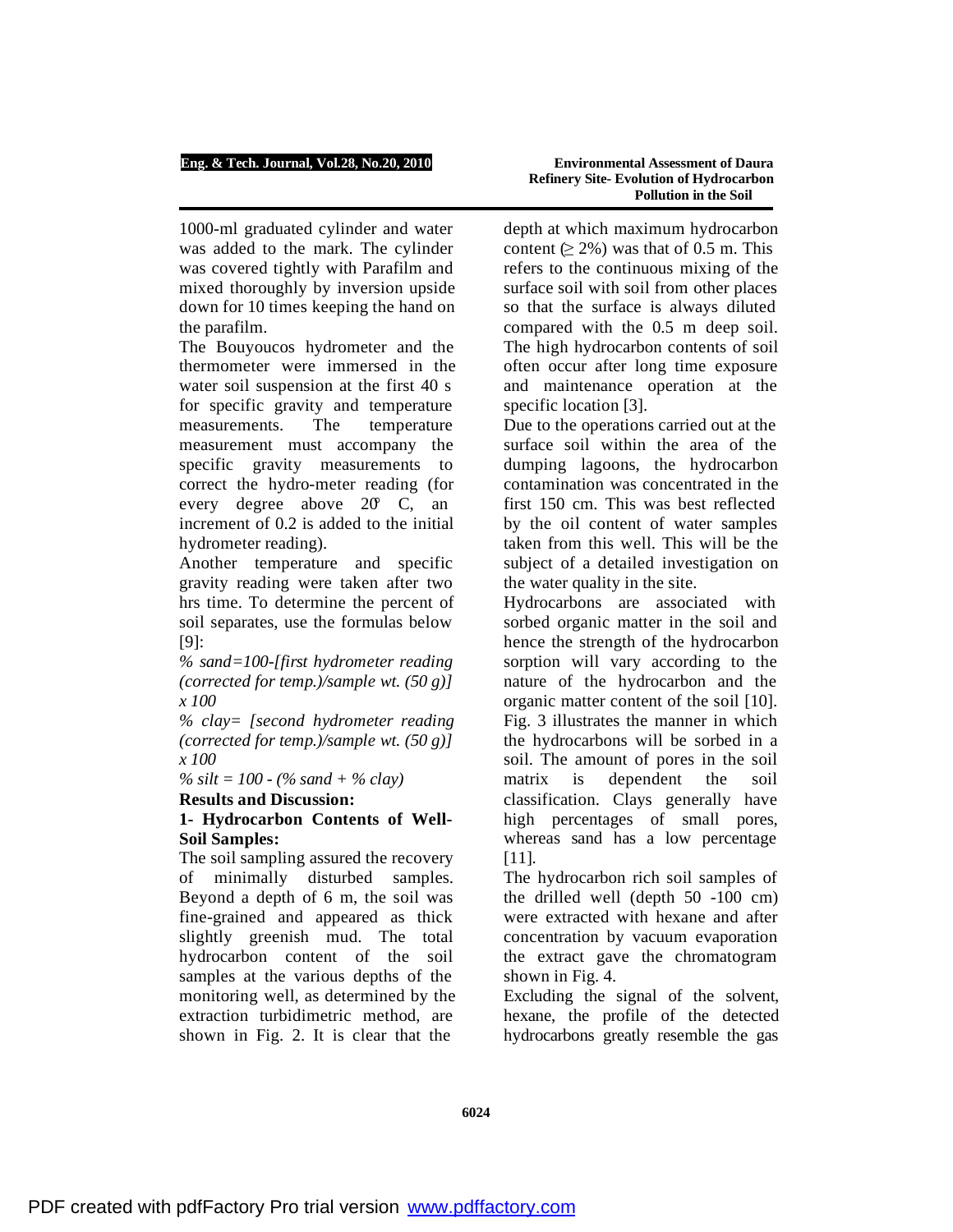oil chromatogram shown in Fig. 5, being measured under the same operating conditions and to that of a standard gasoil cited in the literature [12].

The GC signals of rest of the soil sample extracts did not show distinct peaks for hydrocarbons even at the ranges of carbon number of C25 and C36. Again the extraction of a considerable amount of soil and evaporation of the solvent under vacuum to dryness resulted in a resinous material. The occurrence of resinous materials may be produced by the long term effect of hydrocarbons being catalyzed by the soil minerals [13]. They could not be analyzed with regular GC separation. The resins are evaluated by fractionation with liquid chromatographic Techniques [14].

Similar profile could be recorded for all the extracts from the dumping lagoons samples. The continuous work on mixing the soil at this location with clean soils from other places and turning them upside down aid the prevention of the evaporation of these middle distillates from soil.

# **2- Total Petroleum Hydrocarbon in Soil Determination**

Some of the collected samples were not analyzed because the locations were remediated by the company and the residues were removed from the area immediately after the sampling. The total hydrocarbon contents are shown in table (1). The samples representing the soil within the dumping lagoons, confirmed those related to the soil layers of the monitoring well digging. However some variation from those exhibited in

Fig. 2 above, because the surface soil within the lagoons area is always subject to mixing with clean soil and burning and exposed to the summer sun of Iraq for several seasons. Fig. 6 shows the chromatogram of the hydrocarbons extracted from the surface soil of the dumping lagoon location. It is clear that the heat of sun evaporated the light and semivolatile hydrocarbons and only resinous material is left there.

At a depth of 2 m, the soil sample taken within the new project area exhibited almost no hydrocarbon content. This is related to the difficult penetration of hydrocarbons down to such depths [11]. Some samples were characterized by an average hydrocarbon content of about 1000 ppm (0.1%). The sample taken at the flare location indicated relatively high hydrocarbon content even at a high dilution.

It is worthwhile that the pollution did not reach the ground water. This was proved by analyzing water samples from this well daily over three weeks.

At a depth of 25 cm within the flare area, the hydrocarbon content was less than 0.1%. For the samples that represent the area around the fire accident happened to the light naphtha tank on December, 2007, with its surface area covered by fire extinguishing residues, the hydrocarbon content were relatively lower than those for other tanks. Meanwhile the land was covered by mixtures of chemicals, soot, foam and some hydrocarbons.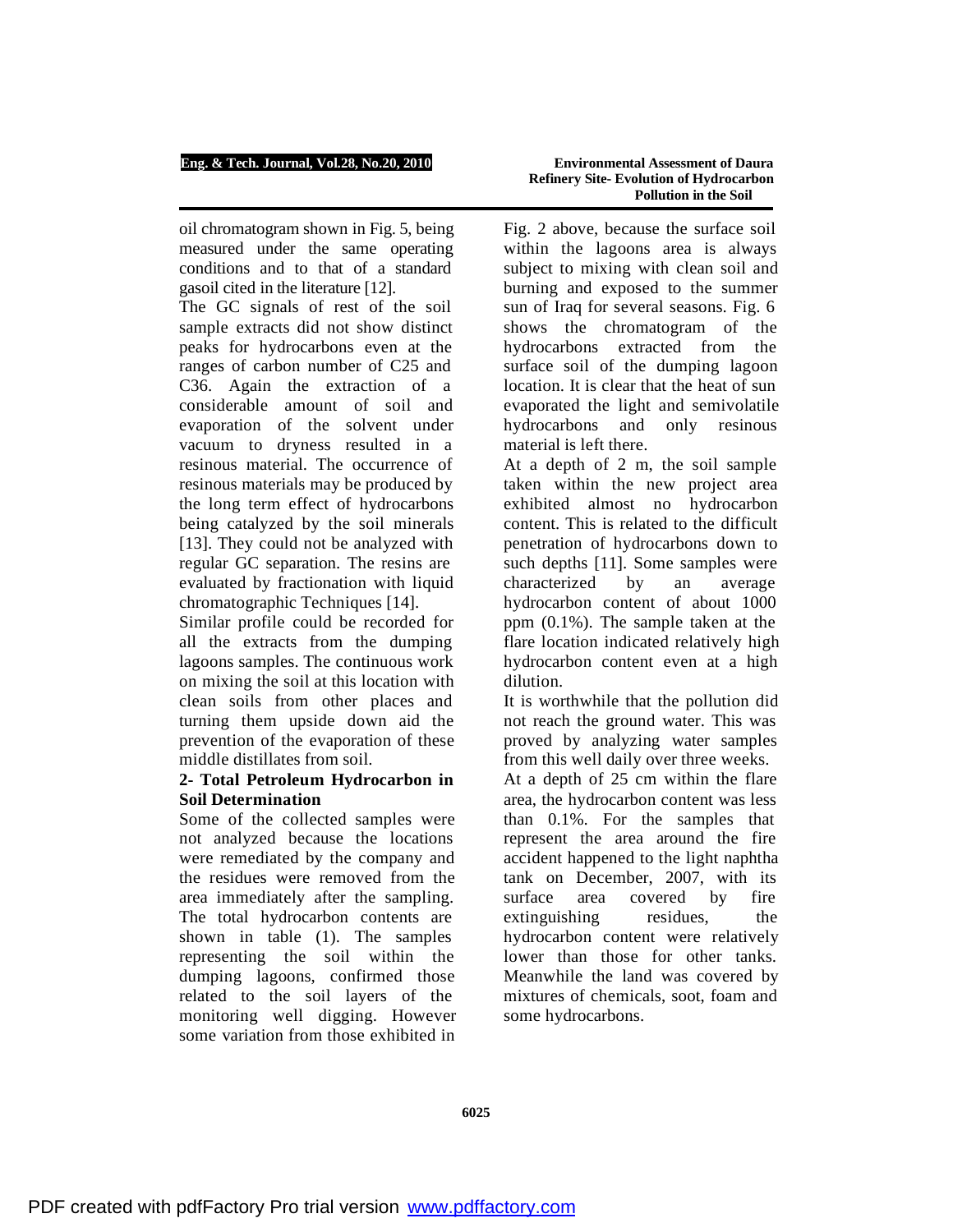The area between the ware houses and storage tanks exhibited moderate hydrocarbon content in the soil (0.07%). The samples taken at an average distance of 2-3 m from the area covered by a spill from storage tanks and at certain depths, yet indicated moderate to high hydrocarbon contents  $(0.08 - 1.48\%)$ . The soil at the pipeline between new project and main street (Taken at the storage tanks side) exhibited relatively high hydrocarbon content  $\left( < 1.5\% \right)$ indicating the large impact of the storage tanks spills on the pollution of soil. Sample 29 of the area around the TEL tank, exhibited the lowest hydrocarbon content of the soil. This is related to the ignorance of the area for several years period and the role of the metal plate roof of the unit in preventing or making the deposition of hydrocarbons the least in the refinery locations.

However, the model proposed by Vasarevecius et al [3] could not be applied for the Daura location because of the extreme difference in climatic conditions with that dominant in Lithuania. In some cases a small distance between samples gave high differences in the hydrocarbon contents. The choice of these samples was according to the use of the location. However, the sample at the surface of the location exhibited the highest values  $(2.1.3\%)$ .

The extraction of the soil with methanol and the drying of the solvent at ambient temperature resulted in heavy and highly viscous residue which can be sorted as resinous

material. However, the long exposure time of the soil to the heat radiation from the flare and the action of atmospheric oxygen and soil mineral components can account for a catalytic conversion of middle distillates into resinous material [15-17].

The soil contamination with hydrocarbons might have adverse effects on cultivation. Recent studies on the effects of hydrocarbon contamination on the plant ecosystem concluded that more research is required in this area [18].

# **3- Texture Analysis:**

The soil texture data is often correlated with the contaminants concentration of soil [19]. The soil classification can be evaluated once the percentages of sand and silt is determined using the texture Triangle analysis chart [20]. The soil type is an important factor in determining the extent of hydrocarbons as well as their evaporation [11]. The soil samples exhibited different soil textures and the results are listed in Table 2. For remediation purposes the texture of soil mixtures has to be determined to aid the process of leaching and washing.

# **Conclusions:**

- 1. Storage tanks location is among the serious polluting sources via leakage or overflow of the drainage collection channels. The pollution sometimes extended deep in the soil, 80-100 cm.
- 2. Maintenance and rehabilitation operations contribute much to pollution by heavy sludge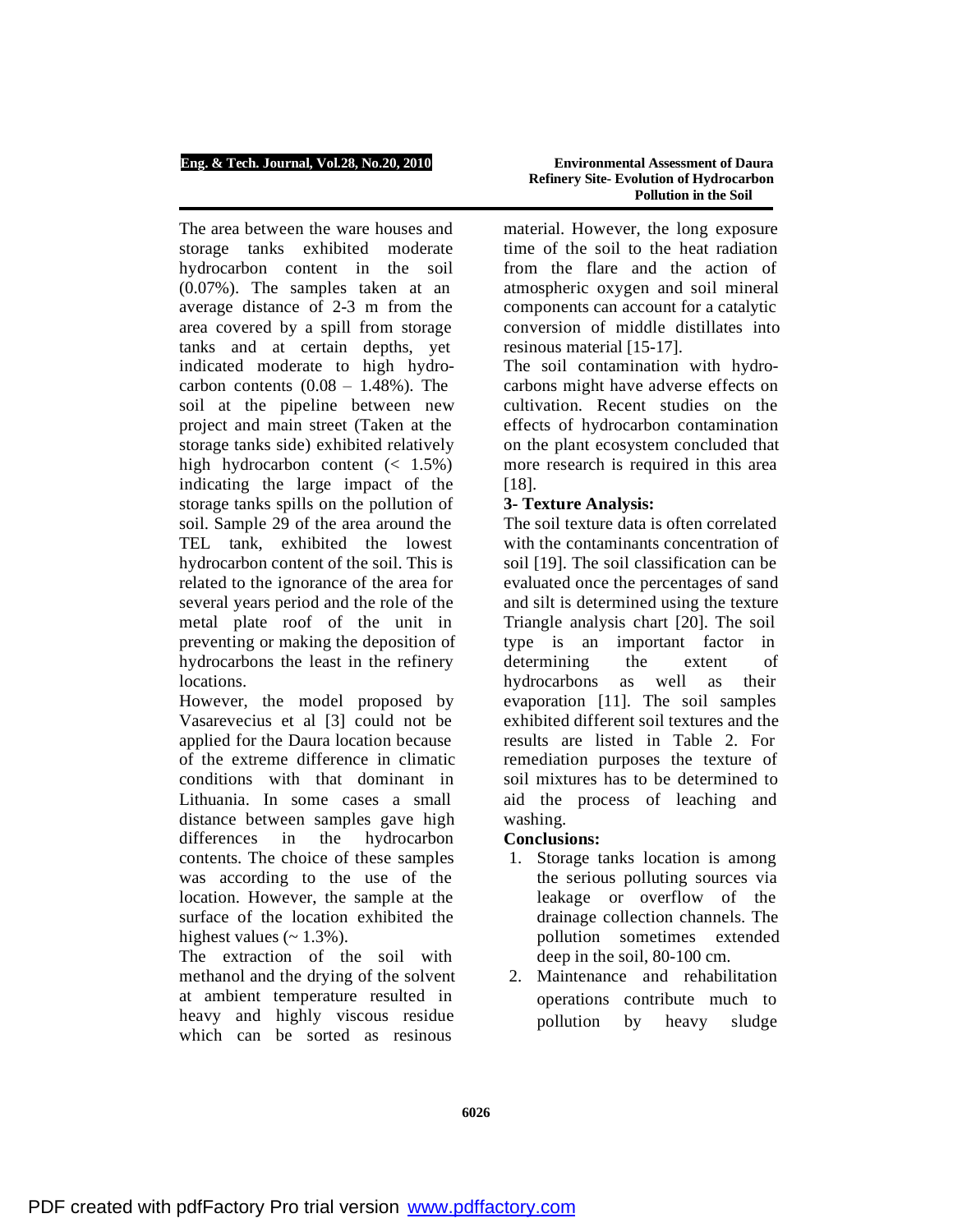containing hydrocarbons, mud and inorganic matter. Most of the pollution load is directed towards the wastewater treatment plant.

- 3. The dumping location and over more than 30 years resulted in deep penetration of hydro-carbons so that the location is considered the most effective source of pollution.
- 4. The detailed chemical analysis proved that the soil is contaminated with relatively heavy hydrocarbons of resinous nature, except for the dumping location in which middle distillate hydrocarbons could be detected.

## **Recommendations:**

The following steps are recommended here for the remediation based on the findings above.

- 1. Stopping the deterioration of the land by repairing the leaks and stop any leakages from pipes, tanks and reactors. However, the main efforts should be directed towards the light oil production units, because the lube oil plants are only partially in operation.
- 2. Removal of free phases, apparent hydrocarbon spilled on the ground at the loading stations, desalting and distillation units.
- 3. Overall checking and repair of the manholes and piping networks.

**Refinery Site- Evolution of Hydrocarbon Pollution in the Soil** 

4. Virtually and apparently contaminated soil must be excavated down to a depth of few centimeters, and collected from various locations in a central place to be washed out.

## **Acknowledgment:**

The authors are grateful to the Arab Science and Technology Foundation for the financial support of the work by the grant No.  $57 - 08$  and to the D. G. of the Daura Refinery for the facilities provided for the work team. The contribution of Mr. Latif R. AlWaily and Mr. Talaat N. Mahmood and their staff in Al-Daura refinery is highly appreciated.

## **References:**

- 1. Environmental Impact of the Petroleum Industry, Environmental Update No.12, Hazardous Substance Research Centers, South & Southwest, 2003, pp1-4.
- 2. Vasarevicius, S.; Greiciute, K. and Siaulyte, E., "Investigation and evaluation of soil pollution with oil products in the most intensively used territories of Gaiziunai, Military training ground", J. Environ. Eng. Landscape Management, XIII (4), 2005, 160- 166.
- 3. Palmroth, M. R.T.; Koskinen, P. E.P.; Pichtel, J.; Vaajasaari, K.; Joutti, A.; Tuhkanen, T. A. and Puhakka, J. A., "Field-Scale Assessment of Phytotreatment of Soil Contaminated with Weathered Hydrocarbons and Heavy Metals", J. Soils Sediments, 9 (2006) 1-9.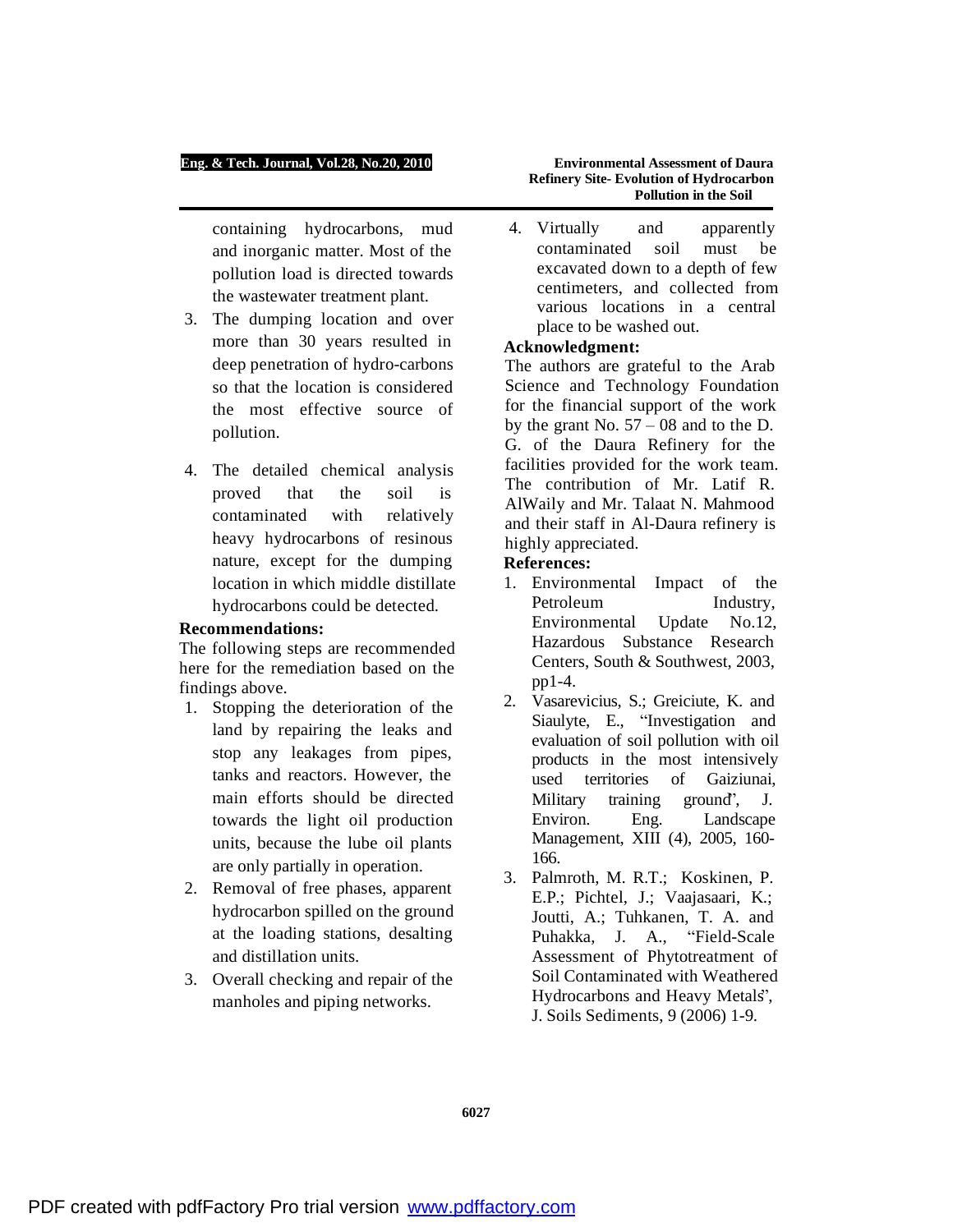- 4. Wcisło, E., "Soil Contamination with Polycyclic Aromatic Hydrocarbons (PAHs) in Poland - A Review", Pol. J. Environ. Stud., 7 (1998), 267-272.
- 5. Barbooti, M. M.; Hamadi, A. Sh.; Khashab, D. Y.; Alwaili, L. R. and Mahmood, T. N., "Environmental Site Assessment Of Daura Refinery, Impact Evaluation and Recommendations for Remediation", ASTF Technical report, Res. Grant No. 56-07, Dec. 2008, Sharjah, UAE.
- 6. EPA, "Field Measurement Techno-logies For Total Petroleum Hydrocarbons In Soil", Innovative Technology Verification Report, EPA/600/R-01/092, Sept., 2001.
- 7. ASTM, Method No. 9074, "Turbidimetric Screening Method for Total Recoverable Petroleum Hydrocarbons In Soil", Feb. 2007.
- 8. Oil Industry Environmental Working Group, "Sampling Protocols and Analytical Methods for Determining Petroleum Products in Soil and Water", Wellington, May 1999.
- 9. IM, E. K, and Christy, A. D., "Use of Soil Texture Analysis to Predict Subsurface Fracturing in Glacial Tills and Other Unconsolidated Materials", Ohio J. Sci., 106 (2006) 22-26.
- 10. Sadle, R. and Des Connell, D., "Determination of Total Petroleum Hydrocarbons in Soil', Proc. 5<sup>th</sup> Natl. Workshop on the Assessment of Site Contamination", Eds: Langley A, Gilbey M and Kennedy B, 2003, pp 133-155.

# **Refinery Site- Evolution of Hydrocarbon Pollution in the Soil**

- 11. Zytne, R. G., "Organic Compounds in Unsaturated Soil", School of Engineering, University of Guelph, 2002.
- 12. Lu, Y. and Harrington, P. B., "Forensic Application of Gas Chromatography) Differential Mobility Spectrometry with Two-Way Classification of Ignitable Liquids from Fire Debris", Anal. Chem. 79 (2007) 6752-6759.
- 13. Bratychak, M.; Iryna Romashko, I. Shyshchak, O.; Bratychak, M. And Wacławek, W., "Obtaining of Petroleum Resins Using Pyrolysis By-Products", Ecolog. Chem. Engineering, T. 14, Nr S2 2007.
- 14. Islas-Flores, C. A.; Buenrostro-Gonzalez, E. and Carlos Lira-Galeana, C., "Fractionation of petroleum resins by normal and reverse phase liquid chromatography", Fuel, 85 (2006) 1842- 1850.
- 15. Sablina, Z. A. ; Kukushkin, A. A.; Gryaznov, A. P.; Englin, B. A.; Alekseeva, M. P.; Kachurina, G. V.; Sharapov, V.I.; and Shirokova, K. G. B., "Changes In Properties of Hydrotreated Fuels During Long-Term Storage", i Tekhnol. Topliv i Masel, 1 (1974), pp. 48- 50.
- 16. Burkhan, O. and Kolesnikov, I.M. "Characteristics of The Change in The Properties of Gasoline During Storage", Chem. Technol. Fuels Oils, 43 (4), (2007) 290-292.
- 17. Oleszczuk, P. and Baran, S., "Degradation of Individual Polycyclic Aromatic Hydrocarbons (PAHs) in Soil

**6028**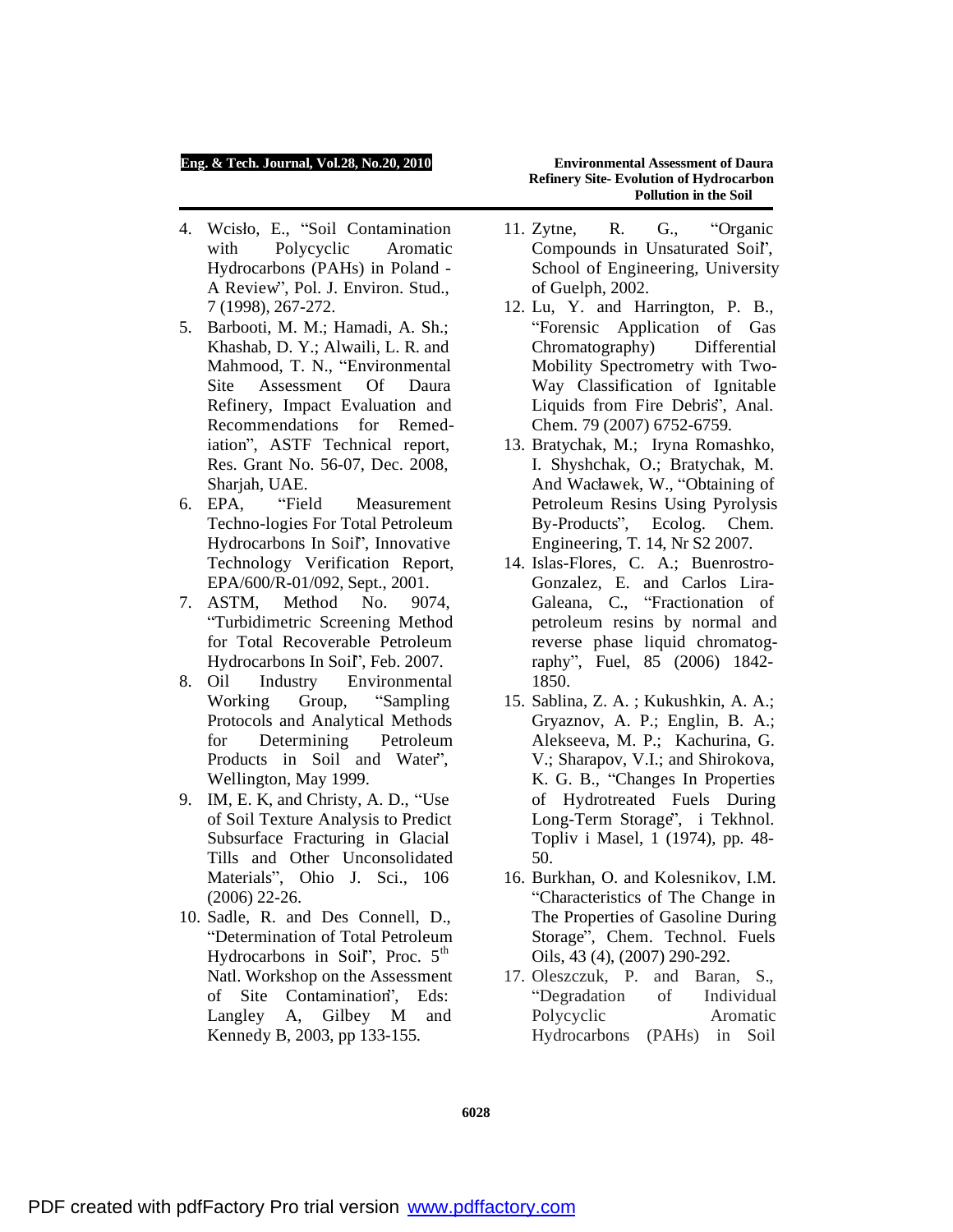Polluted with Aircraft Fuel, Polish Journal of Environmental Studies Vol. 12(4), (2003) 431-437.

- 18. Robertson, S. J.; McGill, W. B.; Massicotte, H. B. and Michael Rutherford, P., "Petroleum hydrocarbon contamination in boreal forest soils: a mycorrhizal ecosystems perspective", Biol. Rev., 82, (2007) 213–240.
- 19. Puyate, Y. T.; Rim-Rukeh, A. and Awatefe, J. K., "Metal Pollution

Assessment and Particle Size Distribution of Bottom Sediment of Orogodo River, Agbor, Delta State, Nigeria, J. Appl. Sci. Res., 3 (2007) 2056-2061,

20. Whiting, D.; Wilson, C. and Card, A., "Estimating Soil Texture, Sandy, Loamy, or Clayey? Colorado Master Gardener Fact Sheets, Colorado State University Cooperative Extension, December 2003.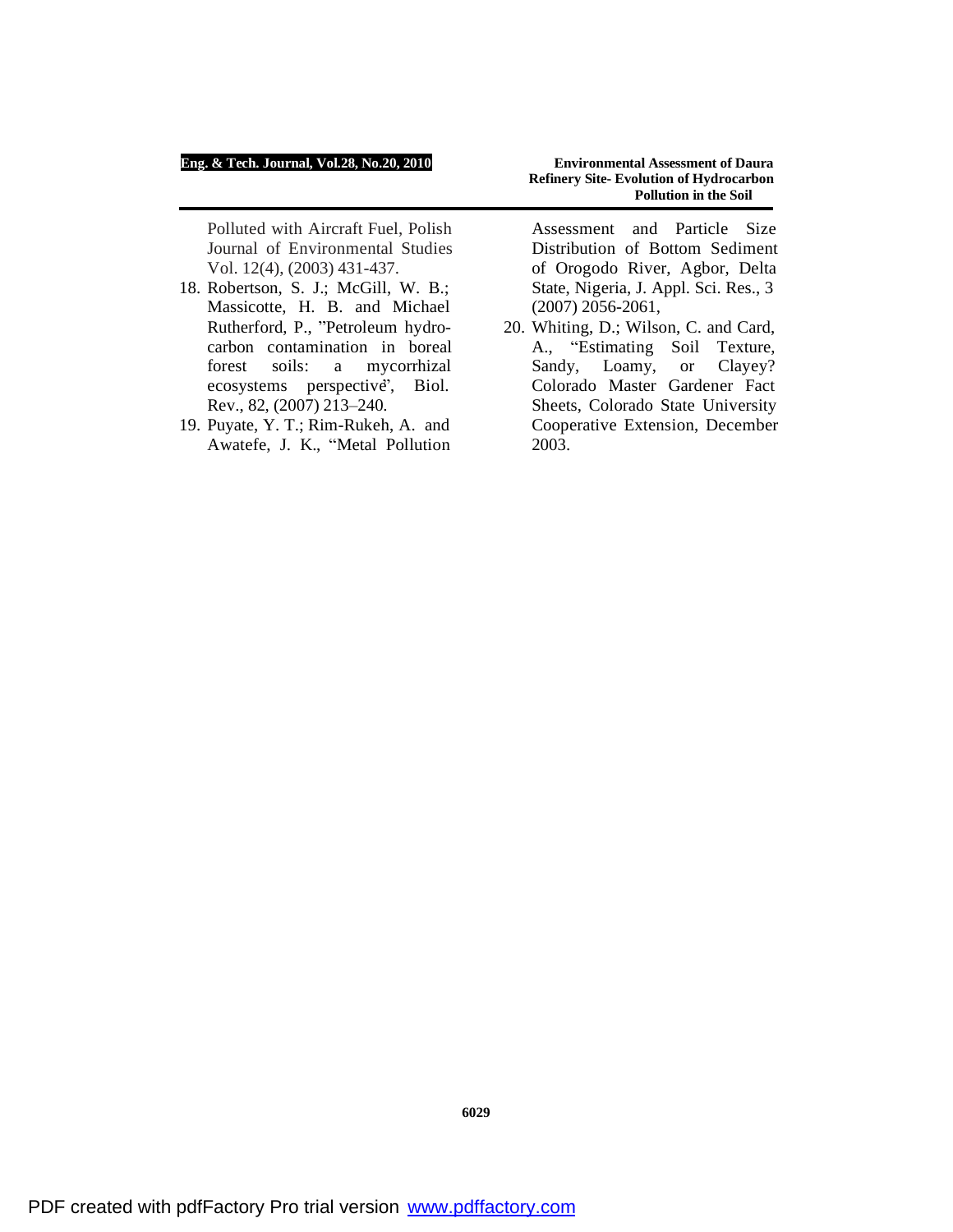**Refinery Site- Evolution of Hydrocarbon Pollution in the Soil** 

| No.              | <b>GPS</b>                  | Depth, m        | <b>HC</b> Content, ppm |
|------------------|-----------------------------|-----------------|------------------------|
| 1                | N 33 16 28" E44 26 30"      | $60 \text{ cm}$ | 19800                  |
| $\boldsymbol{2}$ | N33 16 28" E44 26 30."      | 120 cm          | 4580                   |
| 3                | N 33 16 27.5" E 44 26 31"   | 100 cm          | 5680                   |
| $\overline{4}$   | N 33 16 28" E44 26 30"      | surface         | 14780                  |
| $\overline{5}$   | N:33°16'.45", E44°25'37"    | 2m              | not detected           |
| 6                | N:33°16'.50", E:44°25'.51"  | Surface         | 1173                   |
| $\boldsymbol{7}$ | N:33°16'.53", E:44°25'.43"  | surface         | 1080                   |
| 8                | N:33°16'.53", E:44°25'.43"  | 30 cm           | 1150                   |
| 9                | N:33°16'.56"., E:44°25'.53" | Surface         | Very high              |
| 10               | N:33°16'.55", E:44°25'.53"  | 25 cm           | 4883                   |
| 11               | N 33 16 43" E 44 25 50"     | surface         | 740                    |
| 12               | N 33 16 43" E 44 25 50"     | Surface         | 2047                   |
| 13               | N 33 16 43" E 44 25 50"     | 100 cm          | 877                    |
| 14               | N 33 16 37" E 44 26 05"     | Surface         | 893                    |
| 15               | N 33 16 45" E 44 25 919     | $70 \text{ cm}$ | 13140                  |
| 16               | N 33 16 46" E 44 26 00"     | 70 cm           | 987                    |
| 17               | N 33 16 47" E 44 25 41"     | 50 cm           | 2277                   |
| 18               | N:33°16'.45", E 044°25'39"  | Under pipes     | 15213                  |
| 19               | N:33°16'.48", E 044°25'.47" | 25 cm           | 1288                   |
| 20               | N 33 16 31"; E 44 26 16"    | Surface         | 4120                   |
| 21               | N 33 16 42" E 44 25 41"     | $60 \text{ cm}$ | 1076                   |
| 22               | N 33 16 42" E 44 25 42"     | Surface         | 1397                   |
| 23               | N 33 16 29" E 44 25 901     | Surface         | 51                     |
| 24               | N:33°16'.48", E 44°25'.48"  | surface         | 14080                  |
| 25               | N:33°16'.50", E 44°25'.51"  | 25 cm           | 500                    |
| 26               | N:33°16'.48", E 44°25'.48"  | 30 cm           | 1423                   |
| 27               | N:33°16'.48", E 44°25'.51"  | Surface         | 1930                   |
| 28               | N:33°16'.48", E 44°25'.51"  | 30 cm           | 408                    |
| 29               | N:33°16'.50", E 44°25'.49"  | Surface         | 1070                   |
| 30               | N:33°16'.50", E 44°25'.49"  | 30 cm           | 533                    |
| 31               | N:33°16'.55", E 44°25'.42"  | Surface         | 320                    |
| 32               | N:33°16'.56", E 44°25'.716  | 30 cm           | 34                     |
| 33               | N 33 16 42" E 44 25 41"     | surface         | 795                    |
| 34               | N 33 16 14" E 44 25 49"     | Surface         | 2850                   |
| 35               | N 33 16 48.4" E 44 26 46"   | Surface         | 765                    |
| 36               | N 33 16 16" E 44 26 55"     | surface         | 675                    |

# **Table (1) Hydrocarbon Contents of Soil Samples.**

**6030**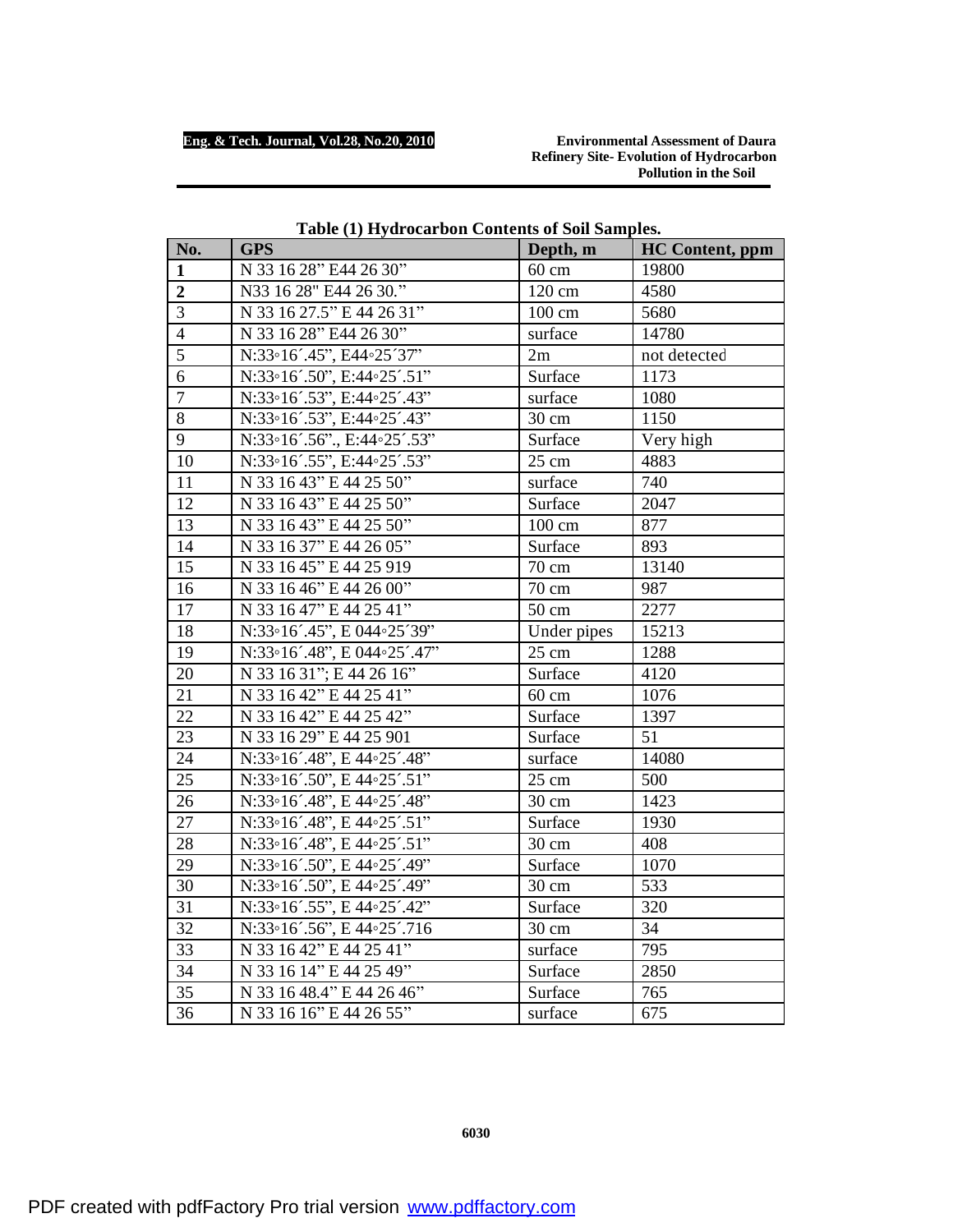**Refinery Site- Evolution of Hydrocarbon Pollution in the Soil** 

| Sample Description*                                           | Sand<br>$\frac{0}{0}$ | Silt<br>$\frac{0}{0}$ | Clay% | Soil Type             |
|---------------------------------------------------------------|-----------------------|-----------------------|-------|-----------------------|
| Surface soil between API tanks and CT                         | 46                    | 26                    | 28    | Sandy<br>clay<br>Loam |
| Soil at 25 cm depth between API and CT                        | 65.4                  | 18                    | 16.6  | Sandy Loam            |
| Surface soil near Engeco unit and CT                          | 49.6                  | 22.8                  | 27.6  | Sandy<br>clay<br>Loam |
| Soil at 30 cm depth near Engeco unit and<br>CT                | 45.2                  | 27.2                  | 27.6  | Loam                  |
| Land between CT and rectangular basins                        | 54.8                  | 19.6                  | 25.6  | clay<br>Sandy<br>Loam |
| under the pipeline adjacent to warehouse                      | 68.4                  | 10.0                  | 21.6  | Sandy Loam            |
| 2 m depth at the new project area                             | 33.4                  | 31.8                  | 34.8  | Clay Loam             |
| 3m North from Tank 2100 crude oil                             | 49                    | 26                    | 24    | Sandy<br>clay<br>Loam |
| Surface soil Near discarded TEL tank                          | 50                    | 26                    | 24    | clay<br>Sandy<br>Loam |
| Subsurface RO pumps chamber, Near<br>outer fence by the river | 43                    | 23                    | 34    | Sandy<br>clay<br>Loam |
| Between the slop tanks and CT                                 | 49                    | 23                    | 28    | Sandy<br>clay<br>Loam |
| Surface soil from the dumping lagoon                          | 31                    | 32                    | 37    | Clay Loam             |
| area between tanks and warehouses                             | 38.4                  | 46                    | 15.6  | Loam                  |
| Surface soil near Tank 2114                                   | 26.4                  | 54                    | 19.6  | Silt Loam             |

| Table (2) Soil Texture Results of Soil of Al-Daura Site |  |
|---------------------------------------------------------|--|
|---------------------------------------------------------|--|

\*CT = Cooling Tower, RO = Reverse Osmosis.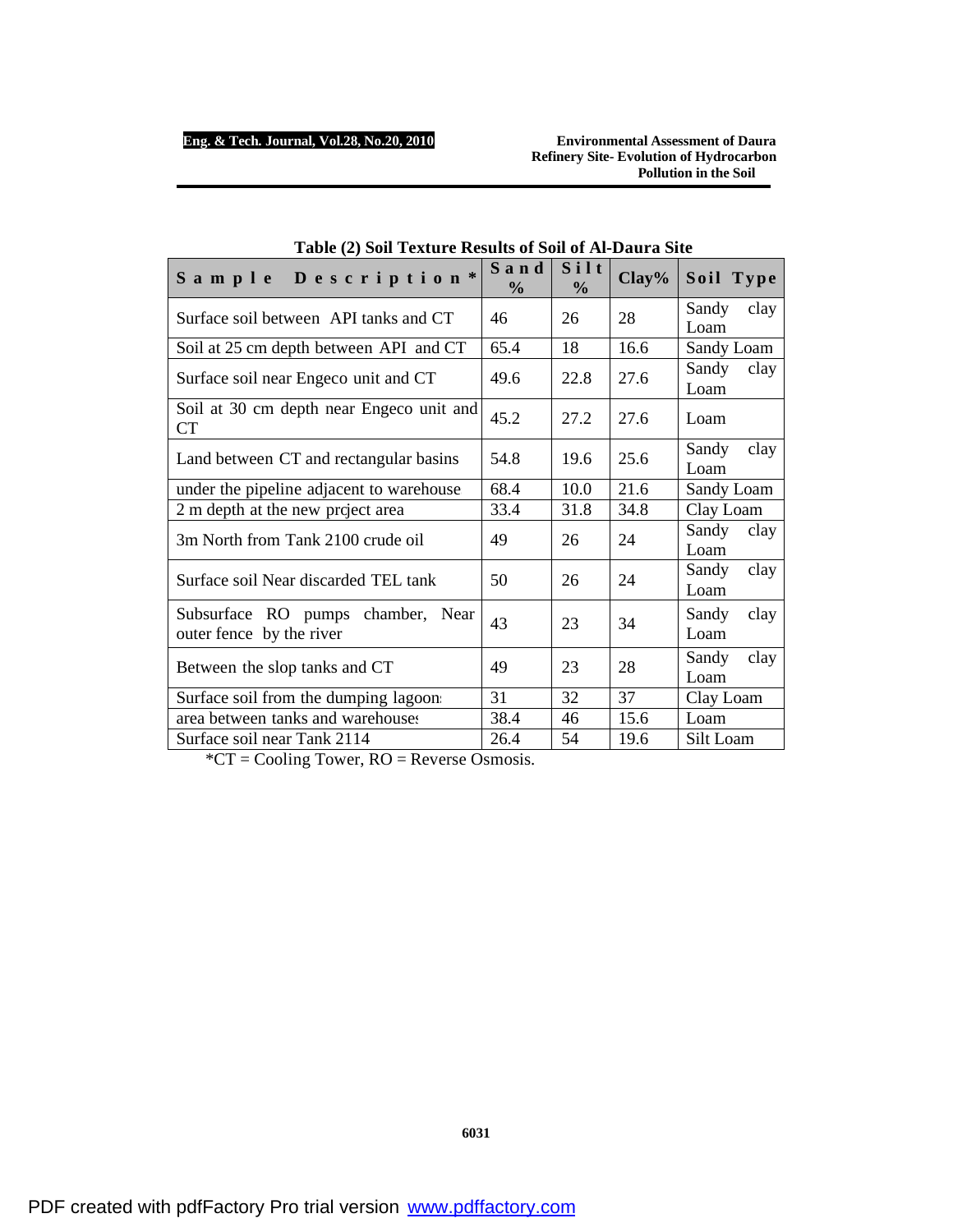**Eng. & Tech. Journal, Vol.28, No.20, 2010 Environmental Assessment of Daura Refinery Site- Evolution of Hydrocarbon Pollution in the Soil** 



**Figure (1) Schematic Map of the Site Showing the Sampling Locations**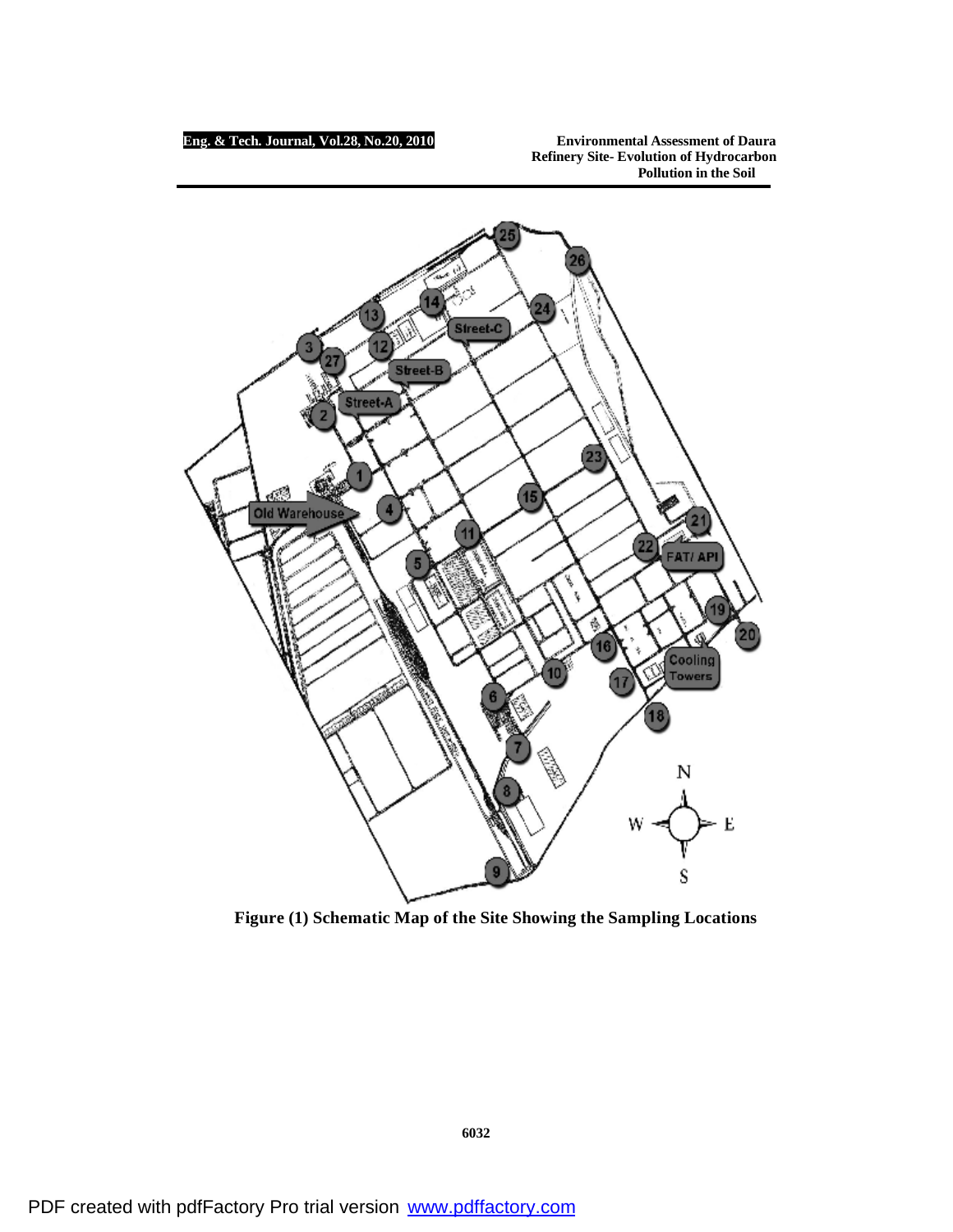**Eng. & Tech. Journal, Vol.28, No.20, 2010 Environmental Assessment of Daura Refinery Site- Evolution of Hydrocarbon Pollution in the Soil** 



**Figure (2) Distribution of Hydrocarbons with the Depth of Soil** 



**Figure (3) Hydrocarbon Interfractions with Soil [11].**